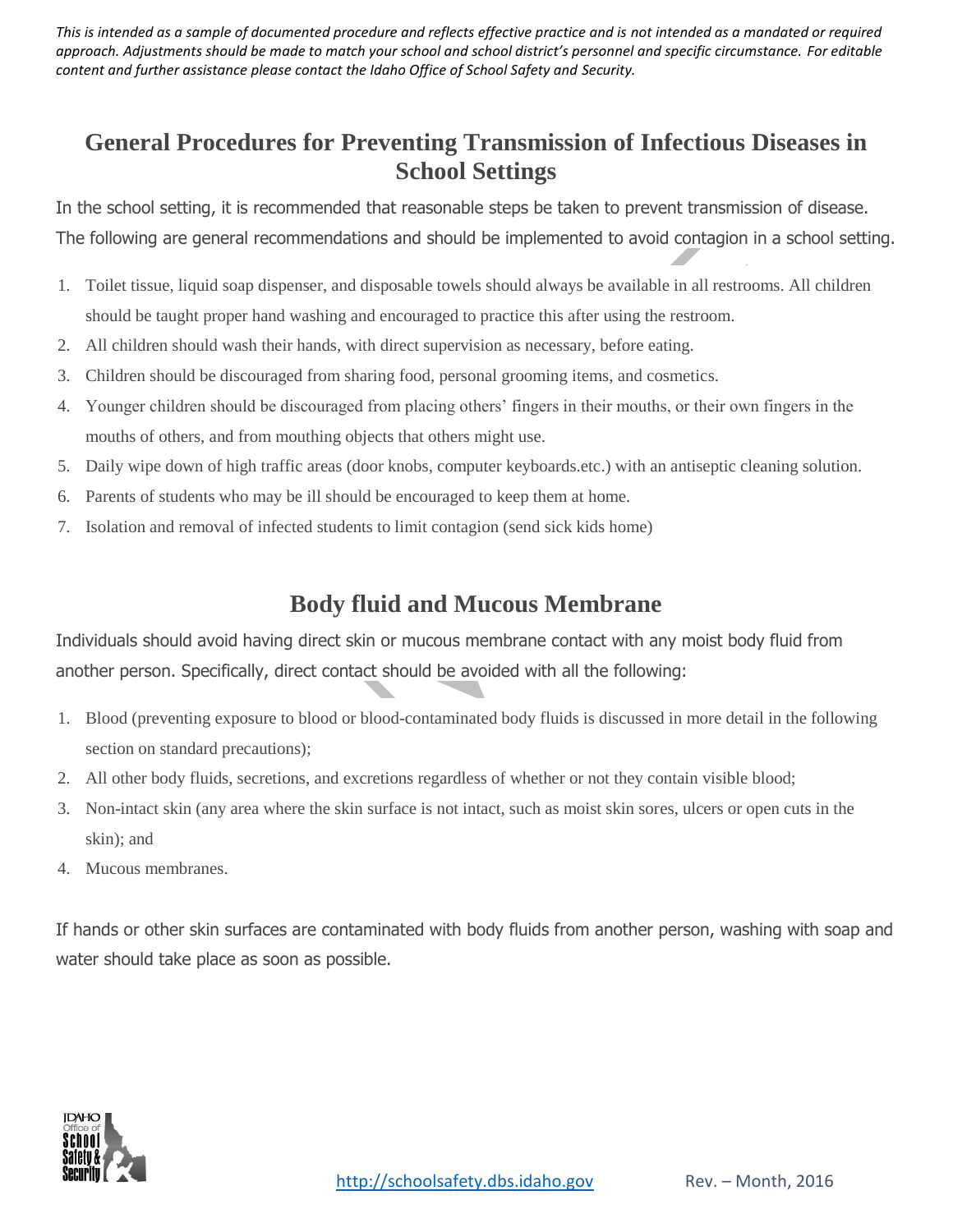*This is intended as a sample of documented procedure and reflects effective practice and is not intended as a mandated or required approach. Adjustments should be made to match your school and school district's personnel and specific circumstance. For editable content and further assistance please contact the Idaho Office of School Safety and Security.*

In general, standard medical vinyl or latex gloves should be worn whenever the possibility of direct contact with any body fluid with another person is anticipated. Gloves should be available and easily accessible in any setting where contact with body fluids could take place. Hands should always be washed immediately after removal of gloves. Pocket masks or other devices for mouth-to-mouth resuscitation should be available.

Mucous membranes cover the eyes and the inside of the nose and mouth, along with certain other parts of the body. In a school setting, avoiding mucous membrane contact with body fluids means, for practical purposes, that one does not get these fluids in one's eyes, nose or mouth. This can generally be accomplished by not rubbing the eyes with one's hands, and not putting the hands or anything touched by unwashed hands (such as food) in one's mouth. Good hand washing is vital to preventing mucous membrane exposure to diseasecausing organisms.

## **Standard Precautions**

Having direct contact with the body fluids of another person can potentially provide the means by which many different infectious diseases can spread. Standard Precautions (formerly universal precautions) is the term now used to acknowledge that any person's body fluids, including blood, may be infectious, and includes the need to use personal protective devices such as gloves, masks or clothing to prevent exposure to body substances.

These precautions include:

- Wearing disposable gloves for contact or anticipated contact with any person's blood or body fluids;
- Wearing protective gown/apron if soiling of clothes is likely;
- Wearing goggles and/or mask as appropriate when splashing of blood/bloody fluids is likely; and
- Always washing hands after removing gloves or when hands have come in contact with blood or any body fluid/excretion.

# **Procedures for Cleaning Spills of Blood or Other Body Fluids**

Training in correct procedure should be provided to any school personnel who could be reasonably expected to come in contact with bodily fluids as a part of their normal job requirements.

- 1. Absorbent floor-sweeping material should be used to cover larger body fluid spills.
- 2. Wear sturdy, non-permeable gloves and other protective clothing as necessary.
- 3. Use disposable absorbent towels or tissues, along with soap and water, to clean the area of the spill as thoroughly as possible.